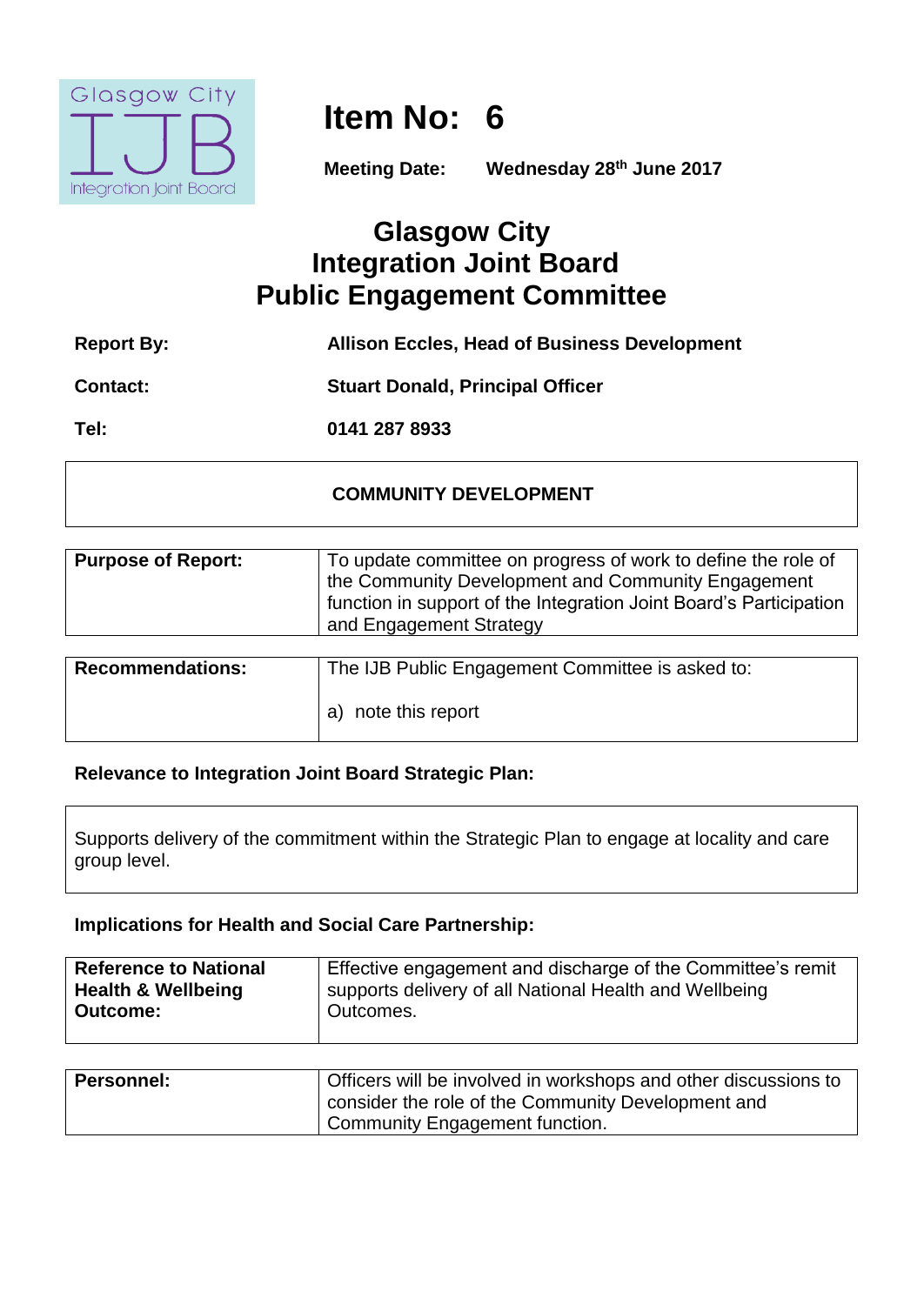| <b>Carers:</b> | Current activities undertaken by Community Development staff |
|----------------|--------------------------------------------------------------|
|                | Includes support for the Carers Reference Group.             |

| <b>Provider Organisations:</b> | None |
|--------------------------------|------|
|                                |      |

| <b>Equalities:</b> | 1.n.e<br>.JNG. |
|--------------------|----------------|
|                    |                |

| . <u>.</u><br>------<br>ш. | $ -$ |
|----------------------------|------|
|                            |      |

| Legal:                  | <b>None</b> |
|-------------------------|-------------|
|                         |             |
| <b>Economic Impact:</b> | <b>None</b> |

| <sup>l</sup> Sustainability: | None |
|------------------------------|------|

| <b>Sustainable Procurement</b><br>and Article 19: | <b>None</b> |
|---------------------------------------------------|-------------|
|                                                   |             |
|                                                   |             |

| <b>Risk Implications:</b> | <b>None</b> |
|---------------------------|-------------|
|                           |             |

| <b>Implications for Glasgow</b> | Community Development Officers employed by Glasgow City       |
|---------------------------------|---------------------------------------------------------------|
| <b>City Council:</b>            | Council are situated with the Council's Democratic Services   |
|                                 | department (also known as Community Planning). These          |
|                                 | officers will support activities of the Partnership through a |
|                                 | working agreement between the HSCP and Democratic             |
|                                 | Services.                                                     |

| <b>Implications for NHS</b>         | <b>None</b> |
|-------------------------------------|-------------|
| <b>Greater Glasgow &amp; Clyde:</b> |             |

## **1. Purpose**

1.1 The purpose of this paper is to update committee on progress of work to define the role of the Community Development and Community Engagement function in support of the Integration Joint Board's Participation and Engagement Strategy.